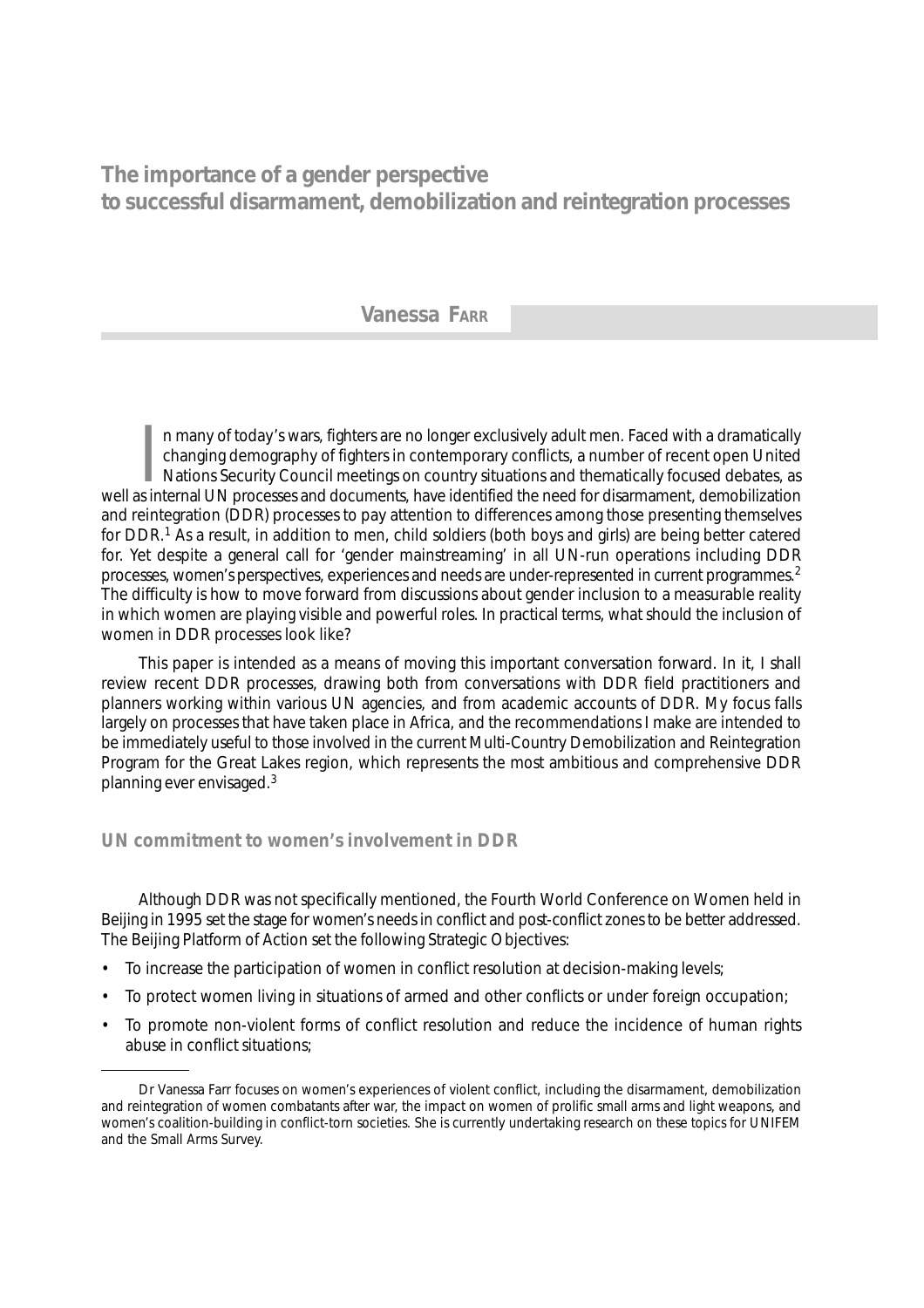- To promote women's contribution to fostering a culture of peace;
- To provide protection, assistance and training to refugee women, other displaced women in need of international protection and internally displaced women.4

Several years of campaigning and awareness-raising followed the Platform of Action, including the production and distribution of research about how women and girls experience warfare. The Windhoek Declaration and Namibia Plan of Action on 'Mainstreaming a Gender Perspective In Multidimensional Peace Support Operations' was produced in May 2000, and the culmination of the activism on the issue of women and girls in wartime is Security Council resolution 1325 of 31 October 2000.5 The entire focus of this document is on women caught up in war, and for the first time an explicit recommendation was made that all actors in negotiations to end armed conflict should not only recognize the 'special needs of women and girls during repatriation and resettlement and for

*'All those involved in the planning for disarmament, demobilization and reintegration [should] consider the different needs of female and male ex-combatants and … take into account the needs of their dependants' as an urgent means to make the impact of DDR broader, more comprehensive and more forward-looking as a peace-building platform.*

rehabilitation, reintegration and post-conflict reconstruction,' but involve them explicitly in DDR processes. The suggestion is made that 'all those involved in the planning for disarmament, demobilization and reintegration [should] consider the different needs of female and male excombatants and … take into account the needs of their dependants' as an urgent means to make the impact of DDR broader, more comprehensive and more forward-looking as a peace-building platform.

Women's importance for successful DDR is also upheld in the recommendations of the 2002 United Nations Study on Disarmament and Non-Proliferation Education, prepared by a Group of Governmental Experts appointed by the Secretary-General. They observe that:

The successful implementation of peace agreements, including their disarmament and demobilization provisions, requires targeting disarmament and non-proliferation education and training to the specific needs of diverse target groups. Military and security forces as well as leaders at both the local and national levels must be sensitized to these issues. Other measures must meet the special education and training needs of [civilian] women and children, groups that are disproportionately affected by armed conflict.<sup>6</sup>

#### *Why do DDR processes need to be broadened?*

Although DDR processes remain primarily military operations, in some war zones a decreasing percentage of those they attend to fit the traditional profile of a soldier, i.e. a male over the age of 18. In several situations, 50% or more of combatants are children (male and female) under the age of 18.7 Active efforts have been made to address the special needs of the young, with agencies such as UNICEF, in tandem with organs such as the Office of the Secretary-General for Children and Armed Conflict, playing a pioneering role.<sup>8</sup> Special attention is being paid to the needs of girls, although assessments of recent DDR programmes indicate there is still a lot of room for improvement.<sup>9</sup>

In recognition of the multiple roles, as combatants, mothers, wives, caregivers and so on, that women play in conflict situations, the need to include them—particularly in order to enlist their support for the reintegration of ex-fighters—has been identified as a priority. However, there is a tendency in recent agreements—which is also reflected in planning in the field—to focus on civilian women, who are frequently seen as the most useful targets of disarmament and other peace-building education,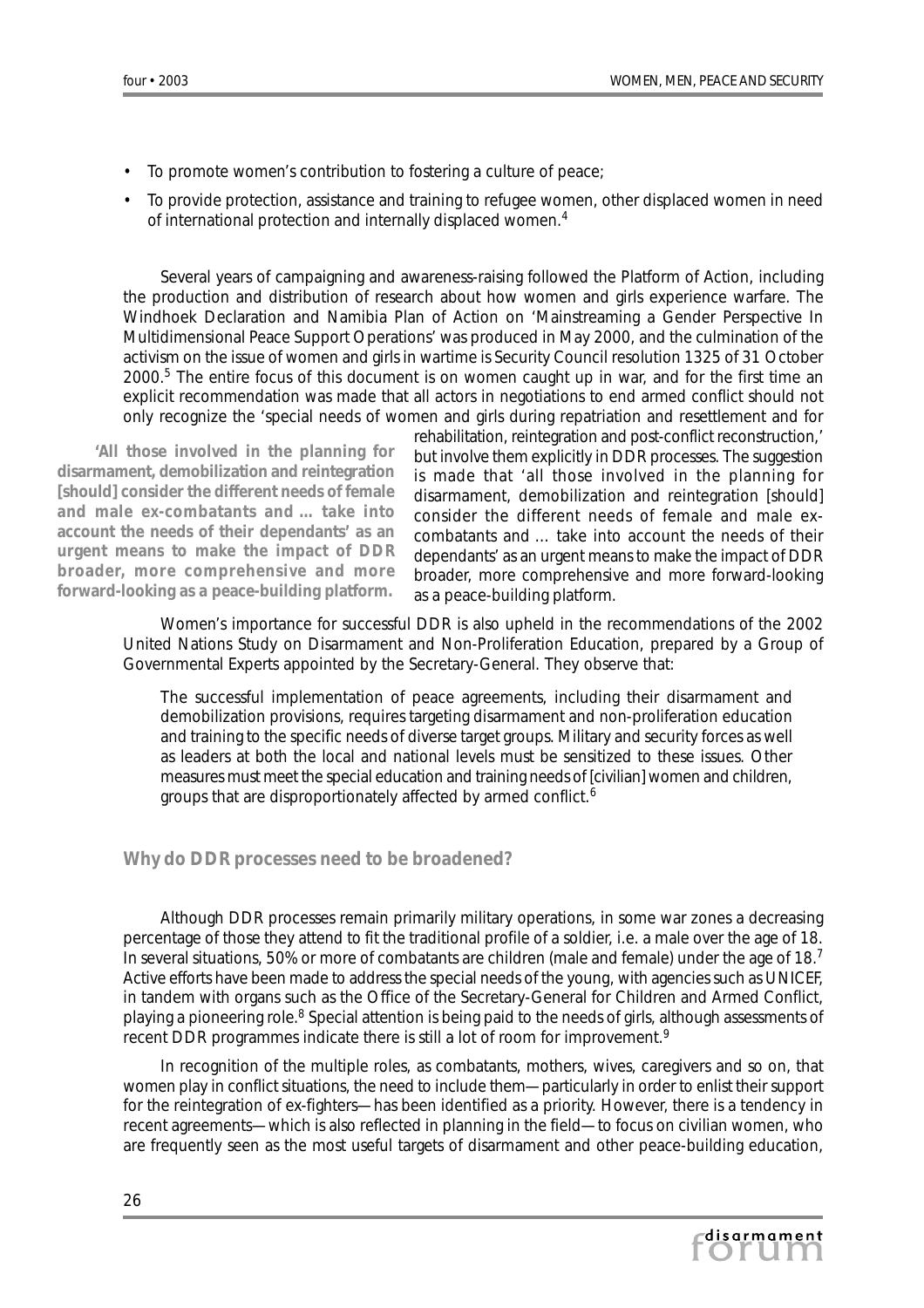while overlooking women who have been active participants, whether coerced or willing, in armed groups. There are many reasons for this situation to have arisen, but significant among them is the fact that women have traditionally been perceived as peaceful and caring, largely because of their status as mothers, and women who do not fit this stereotype are a 'problem' that is difficult to address.<sup>10</sup>

Despite continuing ambivalence about how to meet the needs of anomalous women, DDR planners are growing to understand that including women in peace-building work is not only essential to successful and lasting transformation, but also a means to promote women's fuller involvement in

other aspects of a post-conflict society. It is increasingly understood that women need and deserve inclusion in DDR processes, it is recognized that women have a great deal to contribute to the planning and execution of weapons collection and reintegration programmes if they are properly educated and trained, and it is acknowledged that such initiatives do not work unless the participation of women is accepted and their knowledge drawn from.

*DDR planners are growing to understand that including women in peacebuilding work is not only essential to successful and lasting transformation, but also a means to promote women's fuller involvement in other aspects of a post-conflict society.*

Women as primary educators of their families and communities need to participate in decisionmaking on disarmament, demobilization and reintegration programmes and other disarmament and non-proliferation education and training efforts. … Women have an essential role in helping to create the conditions for the cessation of violent conflict, in such activities as monitoring the peace, dealing with trauma among the victims and perpetrators of violence, collecting and destroying weapons and rebuilding societies.<sup>11</sup>

### *The aims of DDR processes*

To get a clearer sense of what, in practical terms, the inclusion of women in DDR processes should look like, it is useful to know what DDR actually aims to do. Because of its important role in peace-building, plans for DDR are usually formulated as soon as the peace negotiations begin. These processes have been conceived as a package of logical, sequential steps forming 'a continuum that is itself a part of the entire peace process.'12 Their aim is, through a process that is symbolic as well as practical, to offer fighters a new identity that is compatible with peaceful development and sustainable growth.

Unsurprisingly, however, the neatness of this formulation does not correspond with the realities of bringing peace, let alone post-conflict reconstruction, to contemporary war zones. Since many of the world's current conflicts are being waged not over ideas, but over resources, the intention of warlords is neither to liberate nor to represent the people over whose bodies and lands they rampage. As has been all too vividly illustrated in recent and ongoing African wars, such as in Sierra Leone, Liberia and the Democratic Republic of the Congo, violent conflict erupts less over ideals than for the purposes of profit and exploitation. The peace processes set in motion to resolve these crises are derailed by considerations of profit, and leaders and warlords pay scant heed to either international humanitarian law or local ethics. Unparalleled harm is inflicted on civilians, including through abducting them into active combat and combat support roles.

The presence of large numbers of women and children in contemporary fighting forces means that new DDR processes cannot proceed according to formulas that were used even as recently as ten years ago. The increasing complexity of the situation facing DDR planners does not, however, diminish the fact that 'DDR is an emergency process', and the extreme volatility of the security situation facing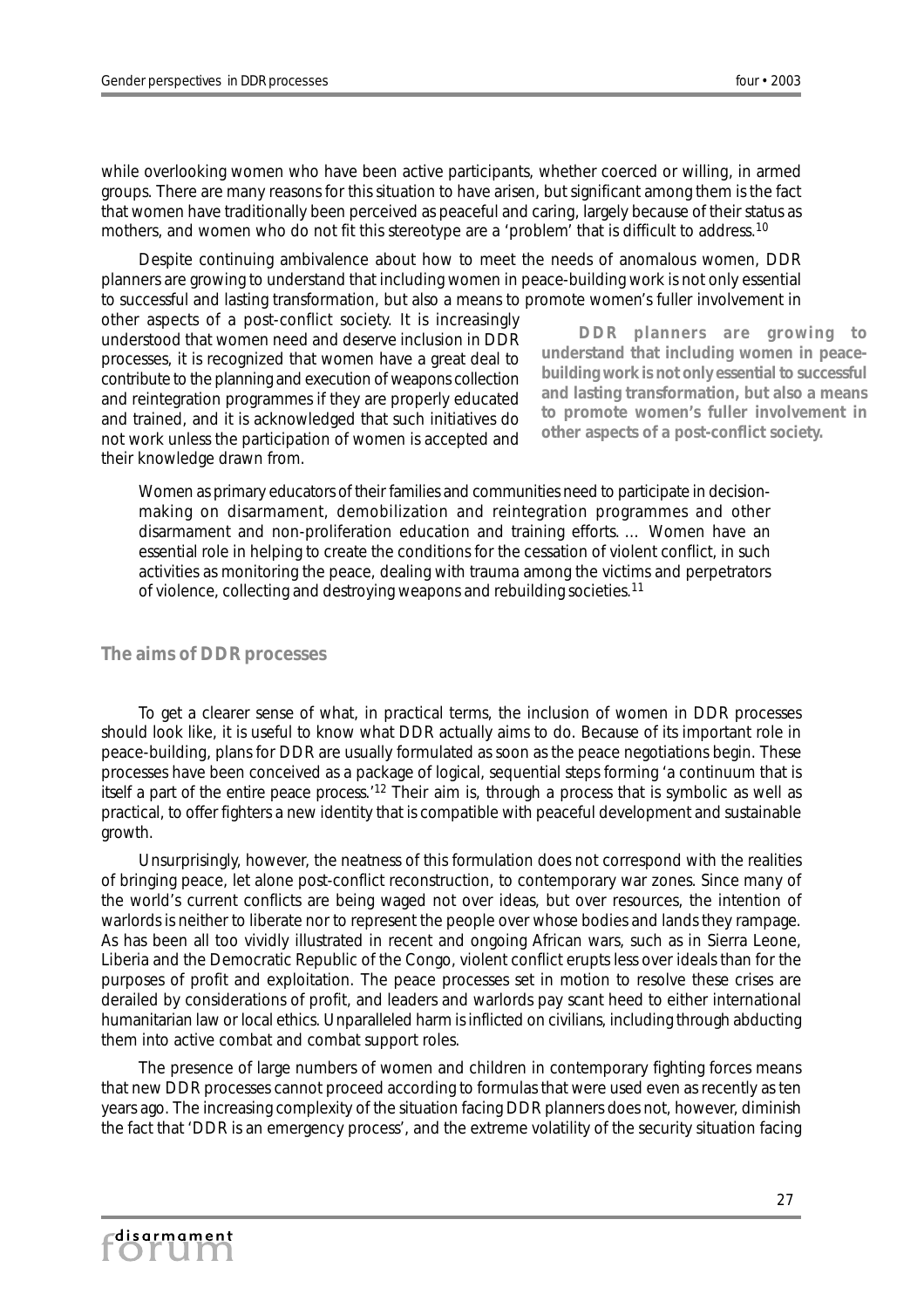*While the disarmament phase may still be seen as a first step in the process of turning combatants back into civilians, the prevalence of portable weapons has made it imperative that this phase be recognized as a symbolic prelude to a much longer and broader series of initiatives designed to convince a postconflict society to disarm.*

DDR planners means that they are often forced to provide a 'quick and dirty' intervention whose focus cannot be wider than the speedy restoration of security.13 In such circumstances, disarmament is likely to be ad hoc, with large numbers of weapons remaining in circulation while distrustful communities wait to see whether some kind of security is indeed being put into place. So, while the disarmament phase may still be seen as a first step in the process of turning combatants back into civilians, the prevalence of portable weapons has made it

imperative that this phase be recognized as a symbolic prelude to a much longer and broader series of initiatives designed to convince a post-conflict society to disarm.

### *Disarmament*

Because of the breadth and severity of their impact, and the danger they pose when peace is fragile, a reduction in the number of small arms and light weapons (SALW) that circulate during and after a conflict is a vital accompaniment to peace-building and reconstruction efforts. Although research on this subject is in its infancy, there is clear evidence of gender differences in attitudes to SALW, which means that DDR processes must be designed to take gender into account.<sup>14</sup> Men have traditionally been associated with the use, ownership and promotion of small arms, which is unsurprising as they are overwhelmingly the owners and users of guns (as well as the primary victims of gun violence). Weapons that remain in circulation become the tools by which 'interpersonal violence replaces violence between warring factions, turning neighbourhoods into war zones.'15 The security implications for women, while they may not be comparable to those faced directly by men, are also enormous. When guns flow freely in community settings, and are not removed after armed conflict ends, women run the risk not only of facing lethal domestic violence, but become more vulnerable while managing their daily workload. Women are also burdened with caring for those who have been injured or disabled by gunfire.

Evidence from the field shows that women own and use small arms in far smaller numbers than do men, and that they generally have attitudes to weapons that differ radically from those of men.<sup>16</sup> According to practitioners of DDR, this difference should be carefully nurtured and exploited both as DDR processes begin, and afterwards as Weapons for Development (WfD) and other disarmament initiatives continue:

In sensitization campaigns, disarmament should be separated from military DDR and women should be the priority target audience because they know the negative side of guns, unlike male users who tend to focus on the upside of gun ownership. So when community disarmament and rebuilding strategies are planned women are better targets. The modalities of execution are still hard so we have to keep increasing our leverage [within communities]: it should be a general policy recommendation that post-DDR disarmament is aimed at women.17

#### *Involving women*

Women have not, to date, been significantly or substantially involved in DDR processes. There is, all the same, some evidence of the value of the recommendation that disarmament knowledge and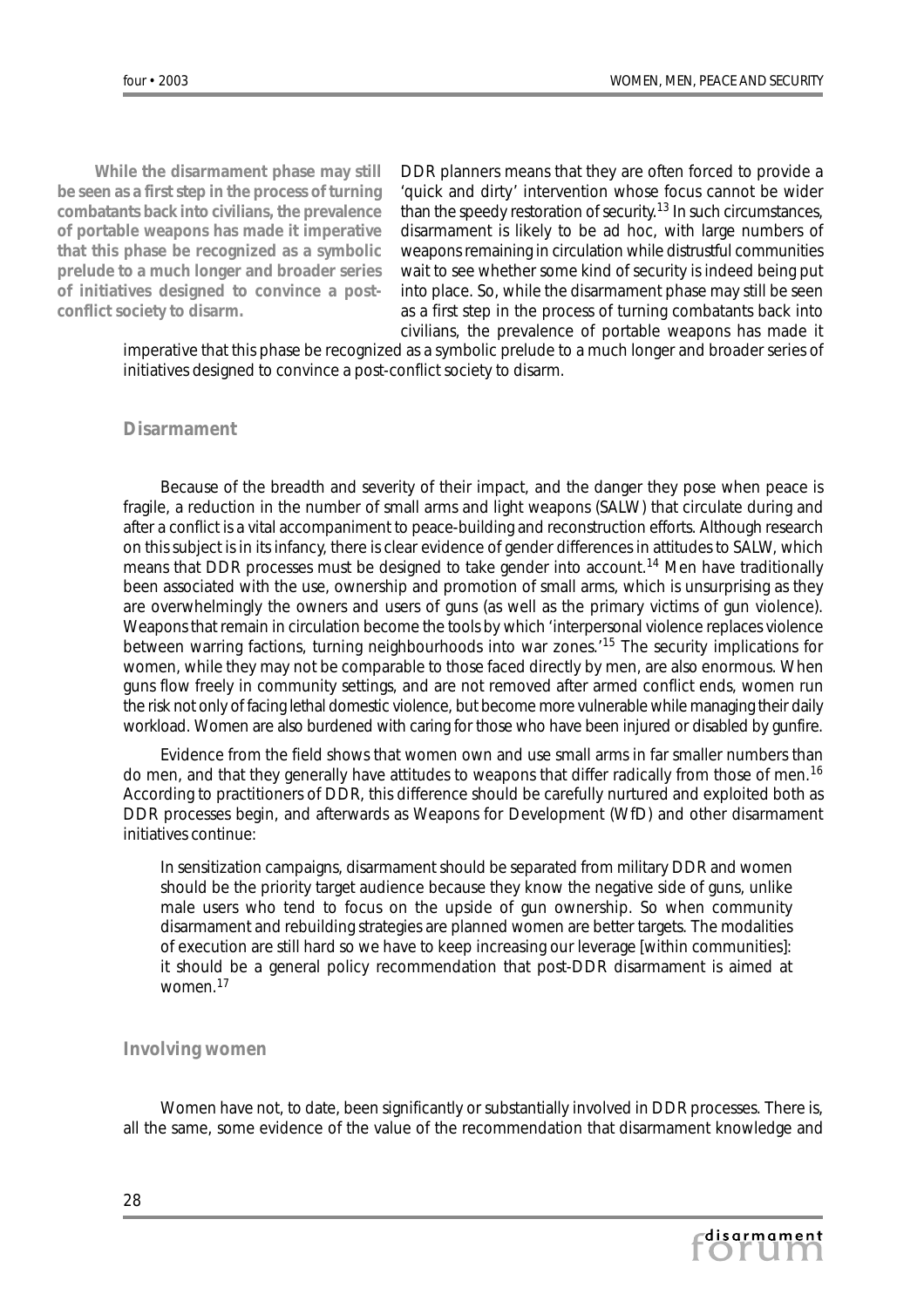practical support should be directed at women. Recently, in collaboration with the United Nations Development Programme (UNDP), the United Nations Development Fund for Women (UNIFEM) developed a pilot project aimed at increasing women's role in the 'Weapons for Development Programme' (1998–2002) in the Albanian districts of Gramsch, Elbasan and Diber.

In a concrete example of how gender mainstreaming can impact on peace-building processes, women's support for the project contributed to its success, since their involvement increased the number of weapons collected. Women in the pilot project reported an increase in their knowledge of disarmament and therefore their capacity to assist the authorities in accessing and collecting weapons, and commented that they understand disarmament from a more comprehensive perspective, not just as a means to reduce criminality, but also as a means for communities to make political, social and economic progress. They also felt that their participation in family decision-making processes had been improved because their preparation gave them a more authoritative opinion on family and community security decisions. Some women commented that they could now deal more effectively with local authorities, including police, which may contribute to greater community cooperation in other areas. Finally, the beginning of a new culture of resistance to arms proliferation was reported, with women providing a previously unappreciated capacity to support a comprehensive disarmament and peacebuilding process.<sup>18</sup>

While we do not yet have enough examples on which to base policy recommendations, early experiences indicate that assisting women to become experts in areas that are not traditionally associated with women's peace-building can help improve their social and political position. Disarmament education may allow women to become more assertive and involved in family decision-making processes. It also assists them in dealing with the authorities and helps them to gain more access to paid work, a transition from the private to the public sphere which adds value to efforts to promote women's political participation.

## *Recent failures*

While Albania is a good start, offering some insights into the potential breadth of impact of disarmament education, some of its aims were only partially achieved. Because the Albanian project did not take place within a broader DDR process, but was a weapons collection programme in its own right, it is also difficult to judge whether it can be replicated in war-torn societies.

One question that arises from the project is whether an exclusive focus on civilian women as assets in peace-building is as empowering as it sounds. It may, in fact, stem from a stereotypical image of women as nurturers, innocents and victims in situations of armed conflict. The assumption might be made that women have an innate understanding of and ability to do disarmament work without needing to be trained; and stemming from this, there is a danger that the work of disarmament will be added to women's already heavy burden without much thought for how they will cope.

For women to become full partners in disarmament initiatives, it is necessary to recognize the differences among them. Like men, women occupy multiple spaces and identities in wartime as in peacetime, and not all women are innately peaceful or opposed to the use of armed force to achieve their social or political goals. Disarmament that focuses only

*Disarmament that focuses only on utilizing civilians marginalizes another group of women—those who fought in armed combat and voluntarily or forcibly supported combatants as nurses, cooks or sex-workers.*

on utilizing civilians marginalizes another group of women—those who fought in armed combat and voluntarily or forcibly supported combatants as nurses, cooks or sex-workers. This is a group that may have very different attitudes to the possession and use of weapons; and precisely because it does not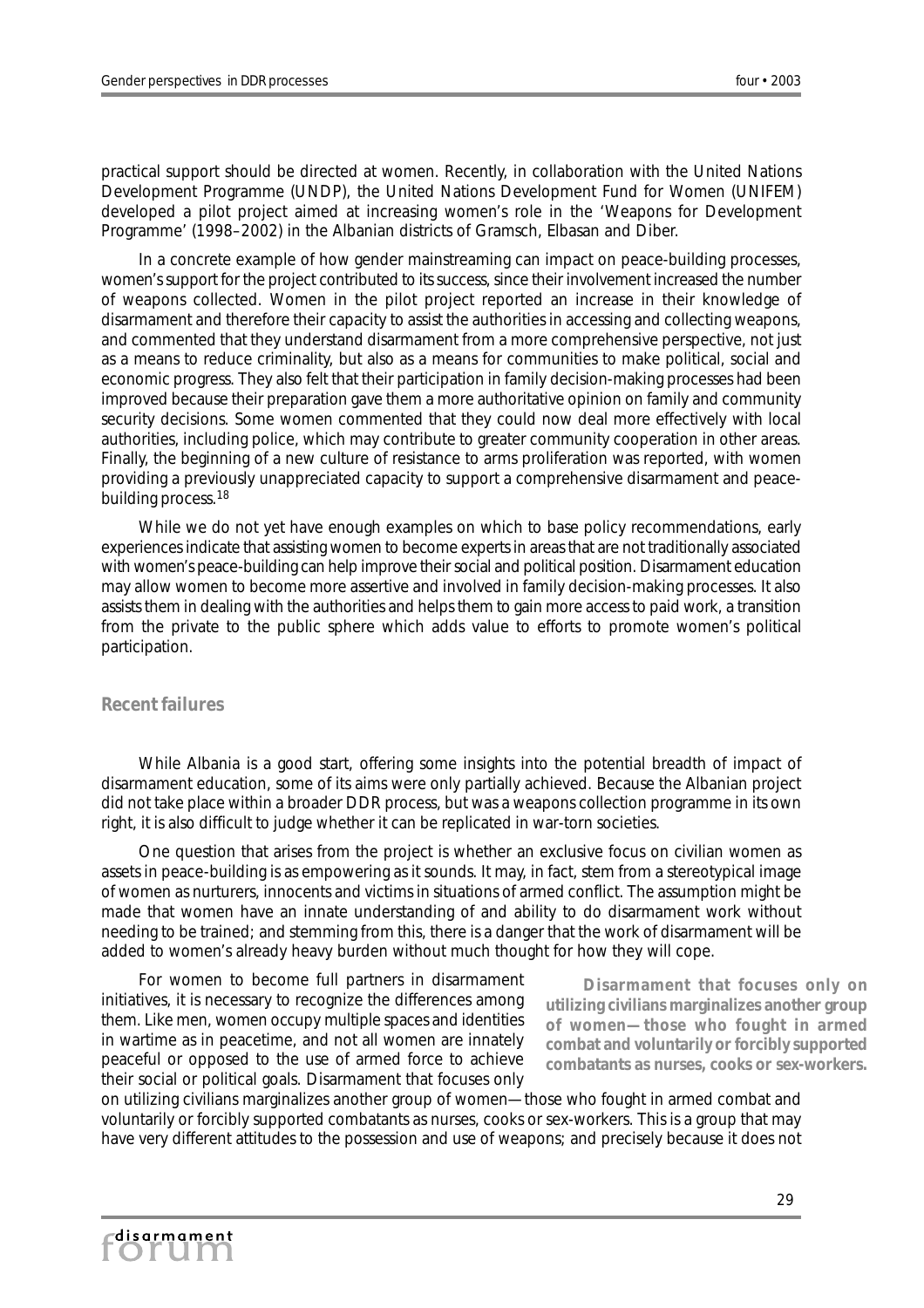fit social stereotypes of what makes a 'good woman', attracts the greatest social opprobrium in the reintegration and reconstruction period. This group of women is most likely to slip through the cracks of DDR processes and become either social outcasts who barely survive on the margins of society, or an increased security threat in the months and years to come.<sup>19</sup>

*The difficulties experienced by women associated with fighting forces are generally exacerbated, not alleviated, by DDR initiatives as they are now implemented.*

The difficulties experienced by women associated with fighting forces are generally exacerbated, not alleviated, by DDR initiatives as they are now implemented. Despite the recommendations of UN instruments and the stated intentions of DDR planners, reports and analyses of DDR efforts

recently completed and currently underway suggest that there remains a significant gap between broad policy commitment to the inclusion of gender perspectives and specific actions on the ground.

At base, the ongoing exclusion of women from leadership positions in arenas of political influence detracts from the benefits that DDR is intended to bring. The problem is threefold:

- Despite public commitments within the UN and other international organizations to promote women into positions of power, 'there aren't many women at the leadership level in international organizations dealing with DDR';20
- Women, especially in receiving communities, are involved in reintegration, 'but disarmament and demobilization are still run by men because they're seen as military problems—and there are no women in leadership positions in the military';<sup>21</sup> and
- Although the need for DDR is usually recognized from the very beginning of a peace-making process, women in the country under reconstruction are rarely ready or able to insist on their inclusion in leadership, decision-making and other forms of public influence at that stage.<sup>22</sup>

A host of recent agreements, resolutions and reports have agreed on the necessity of including women in formal peace negotiations and the peace-building processes they set in place. Yet all the same, even recent peace agreements, such as the Linas-Marcoussis and Accra Agreements of 2003 (Côte d'Ivoire), or the Lomé Accord of 1999 (Sierra Leone), have failed to include significant numbers of women in negotiations or to encourage their participation in the planning and execution of 'military' processes such as DDR. In the Côte d'Ivoire talks, one woman was present. In Sierra Leone, no women were present at the first peace talks in 1996 which led to the abortive Abidjan Peace Accord. By the time of the Lomé Peace Accord three years later, two women representatives had been included. Despite some language that aimed at recognizing women's specific needs, the accord was, in the end, very narrow in scope and stereotypical in its understanding of women's experience of armed violence. It appears to make no space for women who were not only victims but also combatants, who in some estimations constituted about 12% of all fighters.<sup>23</sup>

More importantly, the attempt at inclusive language did not manifest itself in concrete action: in the end, no women formed part of the Commission for the Consolidation of Peace under which the National Commission on DDR (NCDDR) fell. So, while the Sierra Leone DDR process was initially regarded as the most successful to date, from a gender perspective it was not substantially different from anything that had gone before. It is clear that women's absence, from the planning through to the implementation stages of the process, had a critical impact on the extent to which women's (and girls') particular needs could be anticipated and catered for. Ultimately, having failed to plan for them in the Lomé Accord, the government's own assessment of the process 'acknowledged that there is a problem in terms of DDR and women soldiers in Sierra Leone.' Gender programming, it was observed, 'has been largely absent in the NCDDR's work, and not enough attention has been paid to the challenges faced by women ex-combatants'.<sup>24</sup>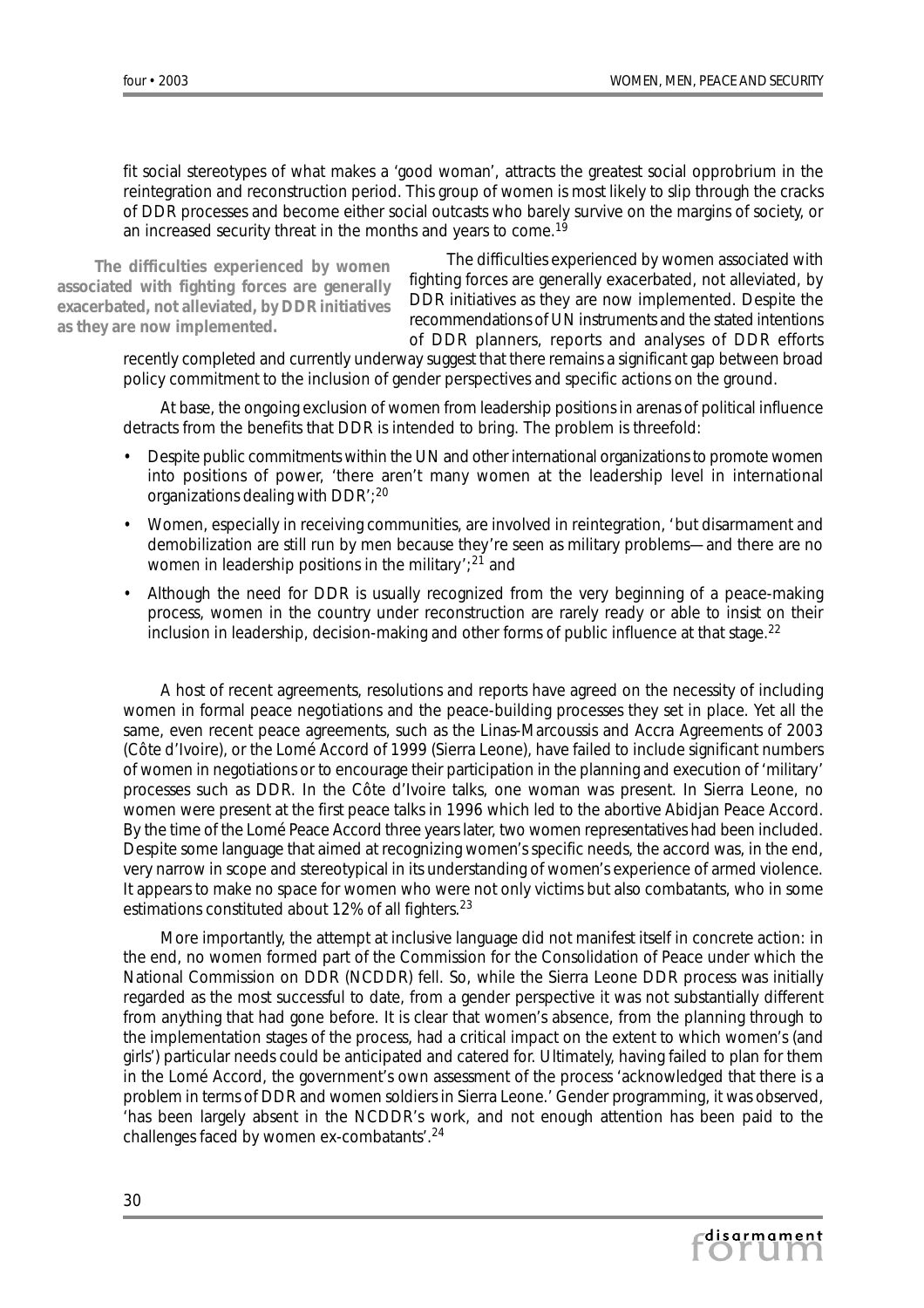*The challenges ahead*

As was mentioned at the beginning of this paper, another DDR process is unfolding in Africa right now, the Multi-Country Demobilization and Reintegration Program (MDRP) for the Great Lakes region.25 Early reports on these processes indicate that they are already falling short of achieving the goals of gender mainstreaming.26

In Angola, in a programme jointly run by the Government of Angola and the World Bank, one area of difficulty is manifest in the way assistance packages are being delivered to ex-combatants within the framework of the World Bank's policy of instituting a short-term payment scheme during the reinsertion phase. The World Bank articulates this approach as one that provides 'a transitional safety net [for combatants] to cover their families' basic material needs'.27 However,

assistance [given] to 100,000 UNITA and 33,000 government soldiers … excludes 'wives' and abducted girls from guaranteed direct assistance. The proposed assistance package, which includes a generous supply kit, US\$100 and, most importantly, six months of literacy, vocational training opportunities and access to micro-credit and employment, is targeted to male ex-combatants.<sup>28</sup>

In this formulation, women in the company of male combatants are seen only as dependents, regardless of whether they bore arms or engaged in violence. If they were, in fact, fighters, they appear to be unable to claim DDR assistance. Moreover, the structure of the proposed assistance package runs counter to a recommendation made in research commissioned by the World Bank itself, which suggests that such an approach will not facilitate the well-being of an ex-combatant's dependants:

So far, the majority of [demobilization and reintegration processes] have treated families as secondary beneficiaries. This means that it is up to the soldier to share benefits with the household, even though the soldier might misuse these benefits. Giving some benefits directly to families might solve this problem. This option however might be more expensive and difficult to implement because family members must be identified and registered. Another suggestion is to conduct an intra-household analysis to evaluate how benefits might be shared and also carry out an assessment of the male ex-combatant's acceptance in the case of benefits given directly to families. A strong sensitization campaign targeting ex-combatants and communities could trigger community pressure on the recipient of benefits to use them fairly and wisely.<sup>29</sup>

Angolan women are already experiencing the effects of World Bank thinking on reinsertion: a UNITA social affairs officer commented, 'We have found that women have been extremely vulnerable following the peace agreement. And from talking to our women supporters in the camps we find that they feel betrayed. The government assistance to soldiers has been, broadly, quite insufficient. It is as if women have been completely forgotten.'<sup>30</sup>

Cumulative evidence from the field has proven that women and families tend to benefit very little from payment schemes such as the one in place in Angola, since recently demobilized men will not necessarily feel obliged to use their pay in the best interest of their dependants. Women and children suffer not only the short-term consequences when men spend their money recklessly, in the form of continued hunger or drug and alcohol-induced abuse, but also the longer-term impact, such as the danger that a man might become infected with HIV in the heady days after receiving his demobilization pay.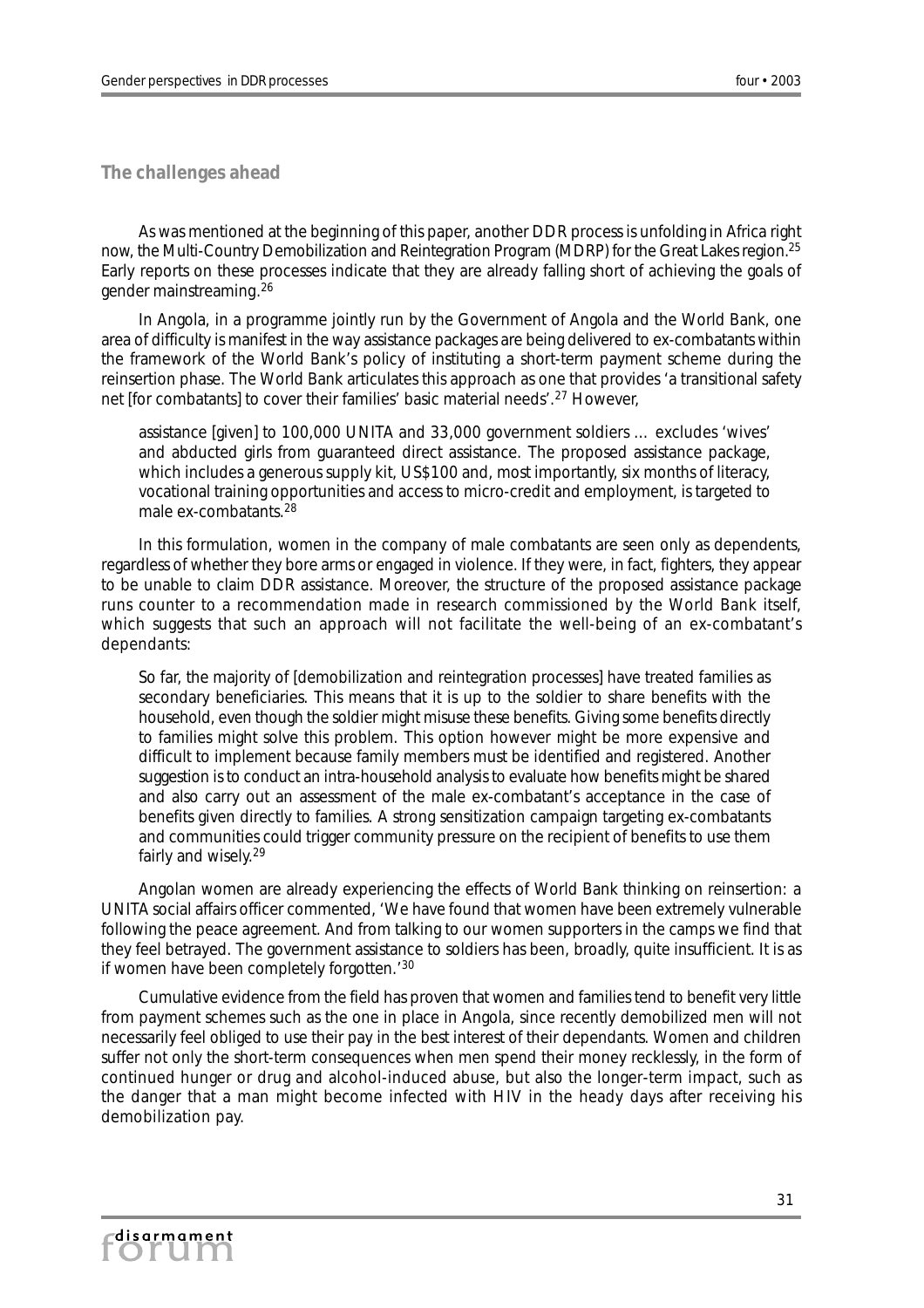Such a payment scheme may also have the effect of trapping women who have been forcibly married to soldiers but wish to start their lives anew. Allowing them to access resources only through a male partner will discourage some women from exercising their right to leave, and exacerbate the vulnerability of those who have the courage to do so.<sup>31</sup>

Women have played very small roles in regional initiatives in Africa, such as the Nairobi Declaration on SALW signed in March 2000.<sup>32</sup> They have been similarly marginalized in the Inter-Congolese Dialogue (ICD), constituting only 10% of the 300 official delegates. By leaving them out of the process, DDR planners in the Great Lakes region are behaving as if there were no women fighters or leaders for them to consult. However, in the protracted period of peace negotiations since the signing of the Lusaka Ceasefire Agreement in July 1999, UNIFEM has played a significant role in promoting women's participation and making space for women's capacities and needs to be recognized. With UNIFEM support, Congolese women issued a declaration and plan of action in February 2002 in which they demanded that the ICD mention the 1979 Convention on the Elimination of All Forms of Discrimination Against Women in the preamble of the new constitution, that women gain access to land and positions of political and economic leadership, and that women and children, both within armed forces and affected by them, be prioritized in reconstruction programmes. Despite not being part of the formal negotiating teams, forty women made a special Women's Day presentation during the Sun City Talks in March 2002.

For the MDRP to avoid the same lack of vision, planning and execution that has excluded women in the past, the inadequacy of DDR processes to date must be clearly acknowledged and carefully analysed. As the United Nations and the World Bank have both expressed their commitment to leading a multi-country, multi-donor initiative that is as inclusive as possible, opportunities exist to revisit and re-envisage the roles women could play in DDR processes.

#### *The way forward*

Security Council resolution 1325 is the best tool with which to achieve the full participation of women in the MDRP since it sets out a lucid and practical agenda for this process. Resolution 1325 begins with the recognition that women's visibility, both in national and regional instruments and in biand multilateral organizations, is crucial. It goes on to call for gender awareness in all aspects of peacekeeping initiatives, especially DDR, urges women's informed and active participation in disarmament exercises, and insists on the right of women to carry out their post-conflict reconstruction activities in an environment free from threat, especially of sexualized violence.

Practically speaking, resolution 1325 allows the following insights to be acted on.

Experience shows that women associated with combat groups, especially irregular forces, are reluctant to identify themselves as DDR processes begin and thus miss the opportunity to benefit from

*If women do not feel safe or welcomed in a DDR process, they are likely to 'selfdemobilize'—in other words, to disappear from view without taking advantage of any of the opportunities of demobilization, such as job re-training, healthcare and the like.*

them. Agencies specializing in refugees and internally displaced persons have learned that women are far more likely to speak to women, especially when intimate healthcare issues must be discussed. If women do not feel safe or welcomed in a DDR process, they are likely to 'self-demobilize'—in other words, to disappear from view without taking advantage of any of the opportunities of demobilization, such as job re-training,

healthcare and the like. Their capacity for self-reintegration is likely to be very limited, resulting in homelessness, isolation and exclusion from any form of safe paid work. To avoid this situation, training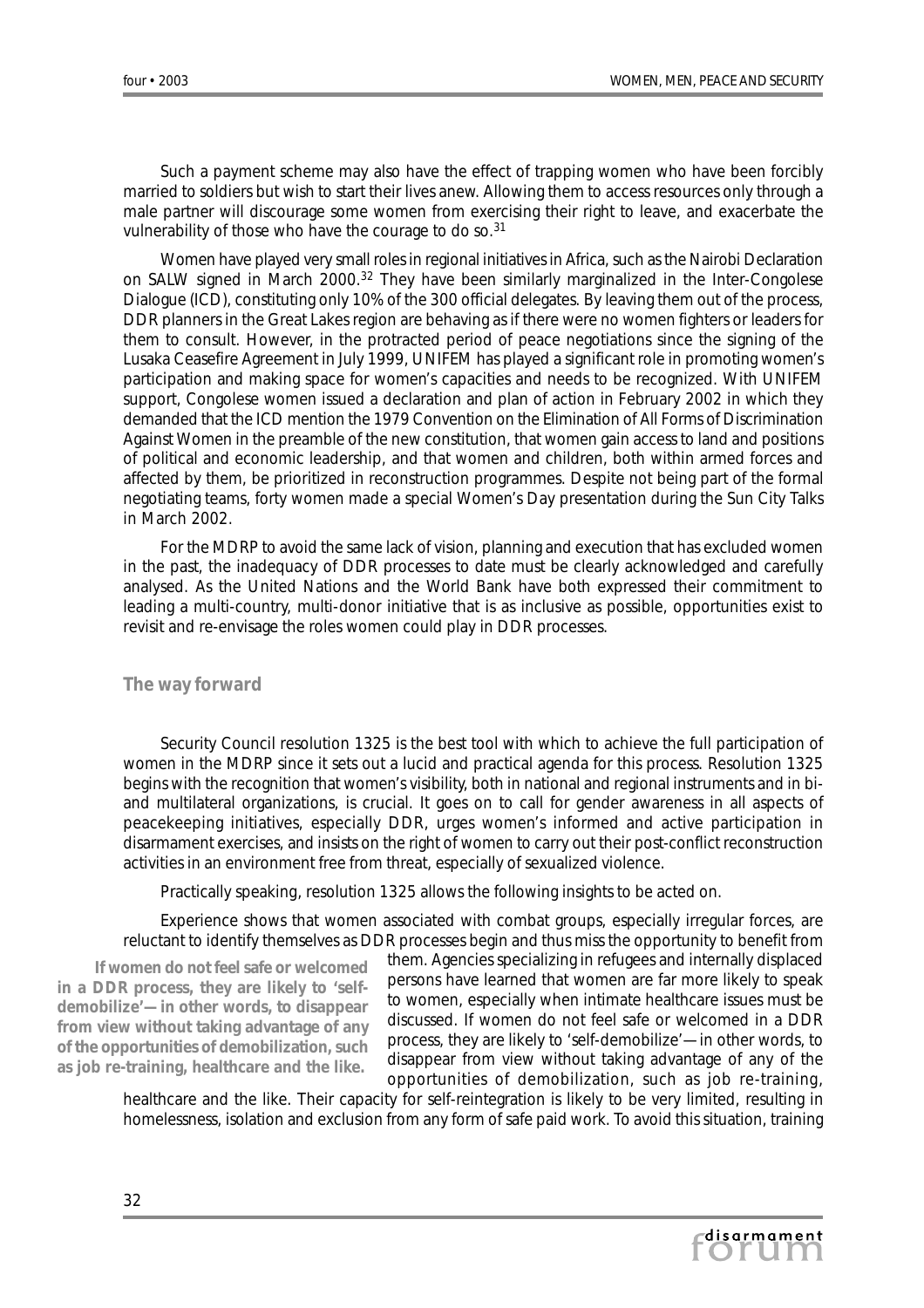must be put in place for women fieldworkers whose role will be to interview women in order to identify combatants and other participants who fit the guidelines for inclusion in DDR processes.

Further experience shows that training in economically profitable skills must be undertaken as soon as encampment begins. Once the process of reinsertion begins, women are overwhelmed with the burdens of housework, agricultural labour, fetching water, child and elder care, and have inadequate access to transportation.

*Training in economically profitable skills must be undertaken as soon as encampment begins. Once the process of reinsertion begins, women are overwhelmed with the burdens of housework, agricultural labour, fetching water, child and elder care, and have inadequate access to transportation.*

Women are seen as a resource in the reintegration and rehabilitation of child soldiers because they are usually their primary caregivers. However, they need to be trained to understand and cope with traumatized children if their full potential is to be realized and their workload to be kept at manageable levels.

Men and women ex-combatants have shown themselves to manage money in radically different ways. Cumulative wisdom from the field holds that men are likelier to go on spending sprees than to use their money for familial support. Sustainable reintegration cannot happen unless male ex-combatants are recognized as members of a larger community, which often means being part of a family unit rather than being seen as individuals. For communal benefit to ensue, women must have fair access to the reinsertion package granted to ex-combatants. To ensure this women—especially the spouse or other female family members of an ex-combatant—should be brought in to witness the signing of an agreement on how his money will be paid. By this means, it is hoped, the resources will actually get passed on to the family, and from there move into the broader community. In contrast with men, DDR field workers have learned that money must be given to women combatants away from their male family members. This empowers them economically and may help protect them from exploitation by male intimates.

To best support the civilian community and the ex-combatant alike, individual reintegration packages (including training, resettlement, healthcare, etc.) should be designed to supplement community projects that are aimed at both women and men. If this is not carefully handled, field experience shows that differences between ex-fighters and civilians may deepen instead of lessen over the years, a situation which should be countered as much as possible. Although DDR as a necessity targets the individual, all members of a community should receive recognition for their cooperation in taking in an ex-combatant. The timing of such an intervention is important: field experience also shows that the project cannot already be in place when the ex-combatant gets there or it may not actually target him or her. Essentially, then, while the focus of the programme should remain on supporting the excombatant, the receiving community's capacity to reintegrate him/her should also be facilitated without, it is hoped, adding too much unsupported labour to women and men's already heavy workloads.

In African countries, a woman can stop a man from taking his gun outside the house if she is economically empowered to feed him and their children. Field experience shows that women also know the risk of having a weapon at home and this helps them convince men to give it up.<sup>33</sup> This is why women have been especially identified as helpers in processes aimed at collecting SALW. In one interview, DDR experts said 'In the follow-up to initial disarmament, women are an asset. They are in charge of households and they know where the weapons are. They need to be empowered … so they can disarm men.'<sup>34</sup>

This viewpoint reiterates what we have learned from Albania—that women can only be supportive of peace-building processes if they are trained and educated to do this work.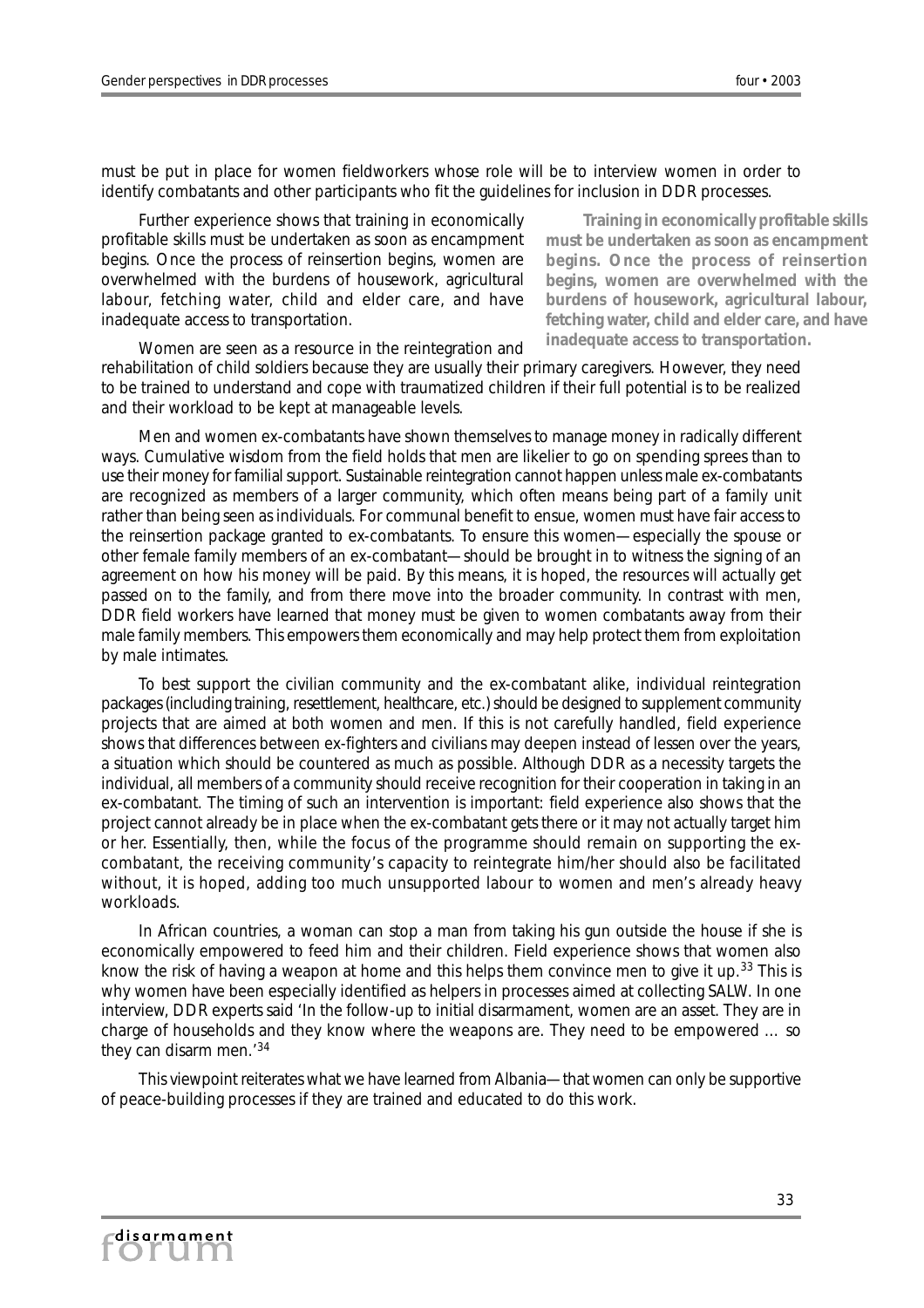### *Conclusion*

Social transformation after war requires more than the disbanding of militarized structures: it also means harnessing women's capacity as peace-builders through training them as agents of disarmament and supporters of reintegration. If we take seriously the capacity of women, and focus on the best means to build and use that capacity, we will not only be facilitating the smooth flow of DDR processes. We shall also develop the means to support women's access to social, cultural and political representation, change attitudes to land access, increase awareness of levels of violence against women in a post-conflict society, and set in place the means for women and men who reject violence to create new, more socially equable and responsive institutions.

#### Notes

- 1. In DDR processes, disarmament is particularly focused on the removal and destruction of small arms and light weapons.
- 2. Gender mainstreaming is one of the Millennium Development Goals of the UN. 'A gender perspective is … mainstreamed to achieve gender equality and improve the relevance and effectiveness of development agendas as a whole, for the benefit of all women and men' < http://www.unesco.org/women/UGMIFV8.pdf>. In conflict zones, it means the meaningful and visible inclusion of women and a commitment to understanding how men (and sometimes women) conceive of and exploit images of masculinity that condone violence. For more on gender mainstreaming in the UN system, see < http://www.un.org/womenwatch/daw/followup/main.htm>
- 3. The nine countries involved in or affected by one or more of the central African conflicts are included (Angola, Burundi, the Central African Republic, the Republic of Congo, the Democratic Republic of the Congo, Namibia, Rwanda, Uganda and Zimbabwe), and an estimated group of 353,000 regular and irregular fighters will be demobilized. See World Bank, 2002, *Greater Great Lakes Regional Strategy for Demobilization and Reintegration,* Washington, DC, The World Bank, < http://www.worldbank.org/ao/post\_conflict.htm>.
- 4. For the complete text of the Beijing Declaration, see < http://www.un.org/womenwatch/daw/beijing/platform/>.
- 5. See <www.reliefweb.int/library/GHARkit/FilesFeb2001/windhoek\_declaration.htm> and <http://www.un.org/ events/res\_1325e.pdf>.
- 6. United Nations, 2002, *United Nations study on disarmament and non-proliferation education,* New York, United Nations, paragraph 32, General Assembly document A/57/124 of 30 August, <http://ods-dds-ny.un.org/doc/ UNDOC/GEN/N02/456/87/PDF/N0245687.pdf>.
- 7. Aid workers in the Democratic Republic of the Congo 'estimate that half of those fighting in Ituri are underage', <http://www.mg.co.za/Content/13.asp?ao=15808>, accessed 19 June 2003.
- 8. For information on work done outside the UN system, see the website of the Coalition to Stop the Use of Child Soldiers, <http://www.child-soldiers.org>.
- 9. See Susan McKay and Dyan Mazurana, 2000, *Girls in Militaries, Paramilitaries, and Armed Opposition Groups*, <http://www.waraffectedchildren.gc.ca/girls-en.asp>; Carolyn Nordstom, 1999, Visible Wars and Invisible Girls, Shadow Industries, and the Politics of Not-Knowing, *International Journal of Feminist Politics,* vol. 1, no. 1.
- 10. Discussions about whether women are 'innately peaceful' are not new. For an overview of this issue, see Vanessa Farr, 2002, *Gendering Demilitarization as a Peacebuilding Tool,* BICC Paper 20, Bonn, Bonn International Center for Conversion, <http://www.bicc.de/general/paper20/content.html>; Joshua S. Goldstein, 2001, *War and Gender,* Cambridge, Cambridge University Press.
- 11. United Nations, 2002, *op. cit.,* paragraphs 22 and 36.
- 12. United Nations, Department of Peacekeeping Operations, 2000, *Disarmament, Demobilization and Reintegration of Ex-Combatants in a Peacekeeping Environment: Principles and Guidelines*, New York, United Nations Department of Peacekeeping Operations/Lessons Learned Unit, < http://www.un.org/Depts/dpko/lessons/DD&R.pdf>.
- 13. Interview with Irma Specht, ILO, Geneva, 3 June 2003. This interview will hereafter be referred to as Specht.
- 14. For more detailed discussions of this point, see Vanessa Farr, 2003, Men, women and guns: Understanding how gender ideologies support small arms and light weapons proliferation, in *BICC Conversion Survey 2003: Global Disarmament, Demilitarization and Demobilization,* Baden-Baden, Nomos Verlagsgesellschaft, pp. 120–33; Vanessa Farr and Kiflemariam Gebre-Wold (eds), 2002, *Gender Perspectives on Small Arms and Light Weapons: Regional and*